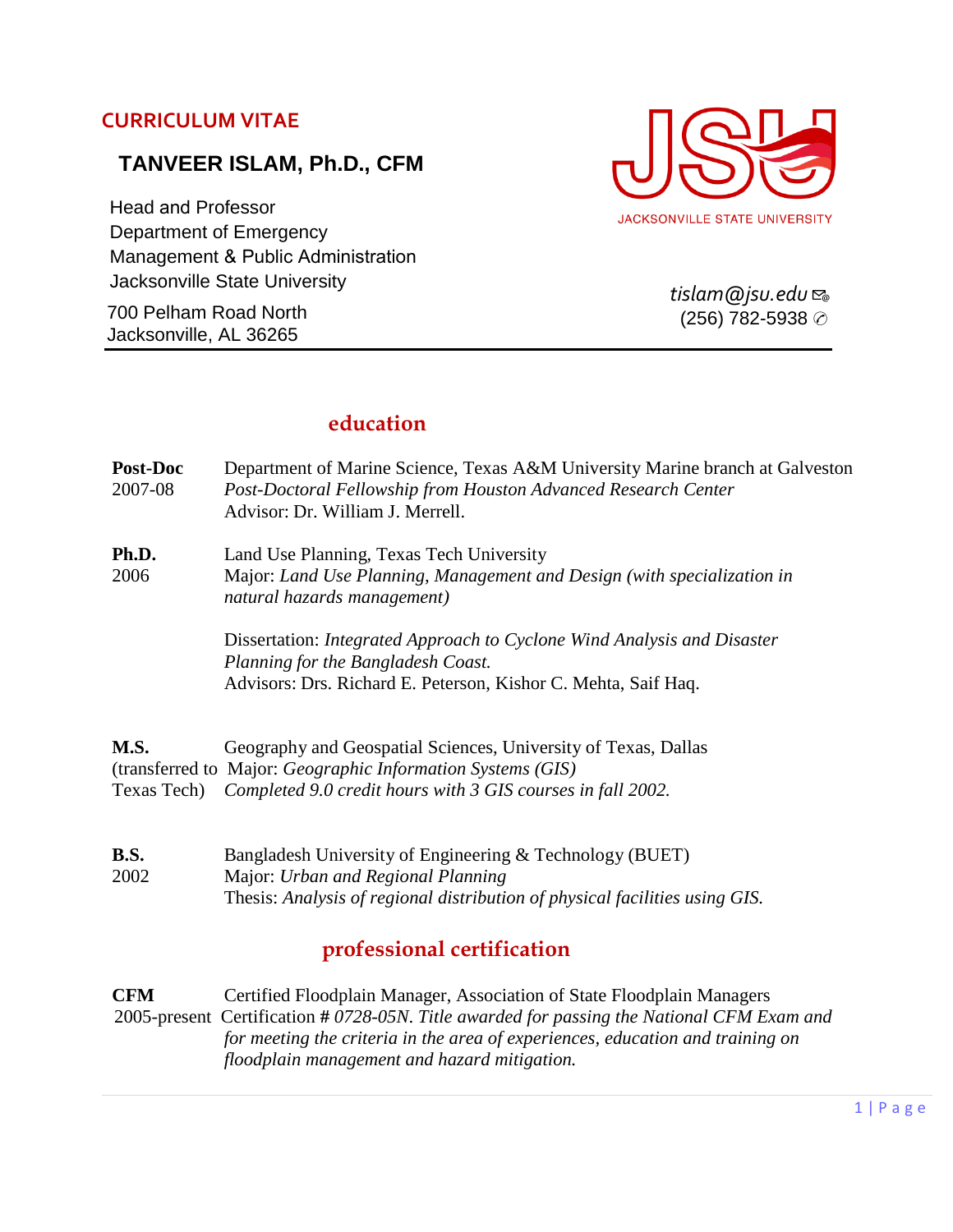## **academic and professional positions held**

**Department Head and Professor Constanting Constanting Constanting Constanting Constanting Constanting Constanting Constanting Constanting Constanting Constanting Constanting Constanting Constanting Constanting Constanti** Department of Emergency Management & Public Administration, Jacksonville State University Heading up the Department of Emergency Management and Public Administration, its faculty, staff and accredited educational programs (Bachelor's, Master's, and Doctoral). Provide instruction at the Doctoral, Masters, and Undergraduate levels. Research interests include disasters and social vulnerability, community resilience, local government planning, weather and environmental hazards, and GIS applications. Promoted to Professor from Fall 2021. **Director of Doctoral Program** January 2017– September 2019 Department of Emergency Management, Jacksonville State University Heading up the Doctoral program in emergency management. **Visiting Professor** 2019– present Maastricht School of Management, the Netherlands Taught a graduate level course in fall 2019. **Instructor/Consultant** November 2017– present Center for Domestic Preparedness (CDP), Department of Homeland Security/Federal Emergency Management Agency/Leidos DHS Certified Instructor for the Center for Domestic Preparedness **Assistant Professor (Tenure-track)** August 2011– July 2017 Department of Emergency Management, Jacksonville State University Courses Taught: EM 832, Hazard Risk Management and Community Resilience (Fall 2012 – Present) EM 879, GIS and Spatial Analysis in EM (Spring 2014 – Present) EM 540, Hazard Mitigation (Fall 2011 – Present) EM 548, Vulnerability and Capacity Building (Fall 2011 – Summer 2016) EM 530, Research Methods in EM (Fall 2011 – Fall 2013) EM 868, Directed Research (Spring 2013) EM 595, Directed Study (Fall 2013)

STU 101, First Year Experience (Fall 2012)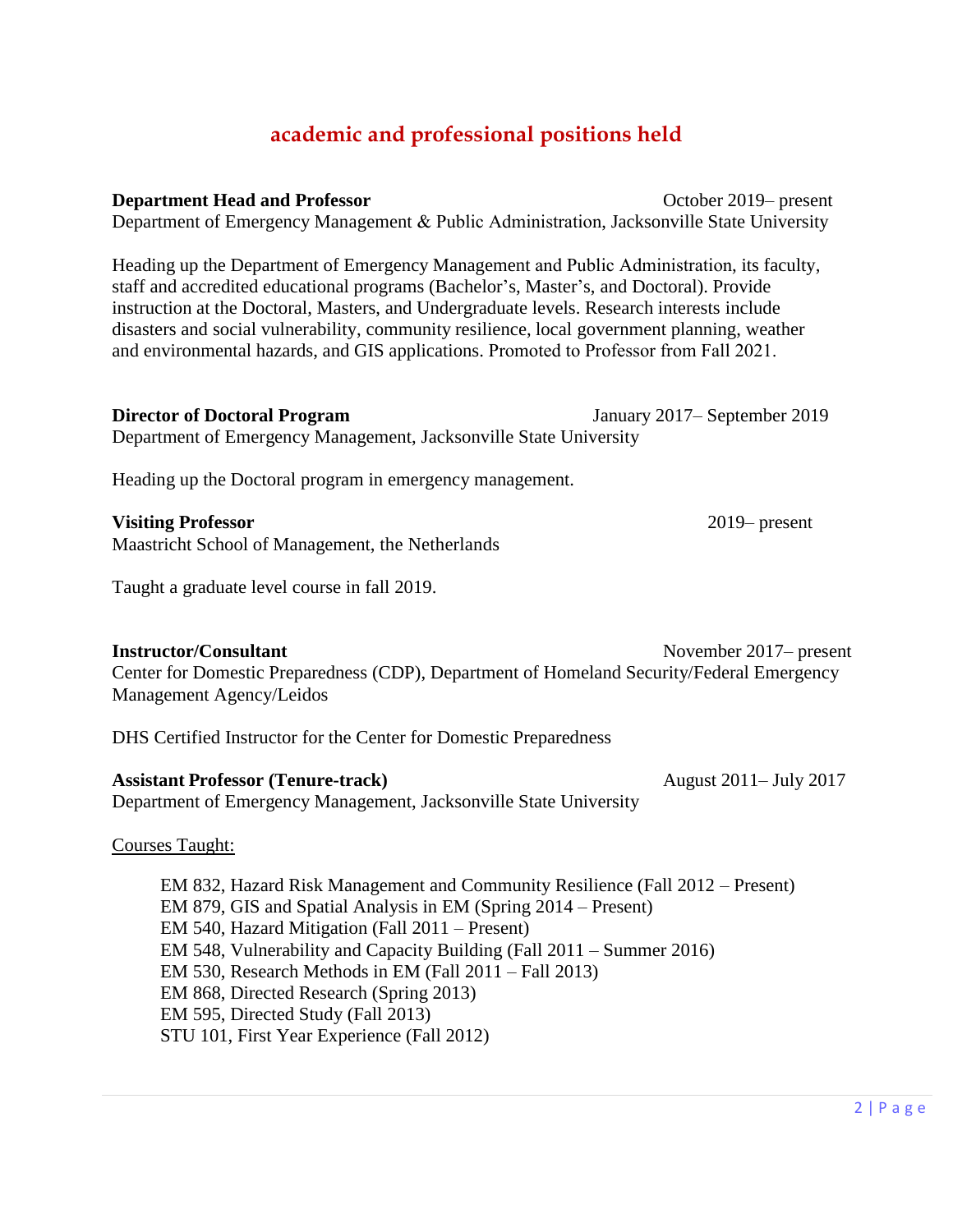#### **NOAA EPP Research Faculty** January 2009 – July 2011 National Oceanic and Atmospheric Administration (NOAA) - Environmental Cooperative Science Center, headquartered at Florida A&M University.

**Post-Doctoral Research Fellow** January 2007 – December 2008 The Center for Texas Beaches & Shores, Texas A&M University Marine branch at Galveston.

**Graduate Research Assistant** January 2003 – December 2006 Atmospheric Science Group, Wind Science and Engineering Research Center, Texas Tech University.

**Assistant Director of Urban Planning and Management** April 2002 – August 2002 Local Government Engineering Department (LGED), Government of Bangladesh.

# **publications**

#### **A. Books:**

▪ Islam T. and Ryan J. (2015) Hazard Mitigation in Emergency Management, Elsevier (Butterworth-Heinemann), Waltham, Massachusetts. ISBN#978-0125201347 [http://store.elsevier.com/Hazard-Mitigation-in-Emergency-Management/Tanveer-Islam/isbn-](http://store.elsevier.com/Hazard-Mitigation-in-Emergency-Management/Tanveer-Islam/isbn-9780124201347/)[9780124201347/](http://store.elsevier.com/Hazard-Mitigation-in-Emergency-Management/Tanveer-Islam/isbn-9780124201347/)

▪ Islam T. (2008) Cyclone Wind Analysis and Disaster Planning, ISBN#978-3836461436 Saarbrücken, Germany. <http://www.amazon.com/Cyclone-Wind-Analysis-Disaster-Planning/dp/3836461439>

#### **Book In Progress:**

Editor, Mitigation Volume, Disaster Management Case Studies Book Series, Butterworth-Heinemann Security Series, Elsevier

#### **B. Peer-Reviewed Journal articles:**

▪ Flynn, W. & Islam, T. (2018) Spatial and temporal analysis of the 27 April 2011 tornado outbreak in Central Alabama, *GeoJournal,* <https://doi.org/10.1007/s10708-018-9874-3>

▪ Siskey A. and Islam T. (2016) Social Media Best Practices in Emergency Management, *Journal of Emergency Management,* Vol. 14, No. 2: 113-125.

▪ Mann S. and Islam T. (2015) The Roles and Involvement of Local Government Human Resource Professionals in Coastal Cities Emergency Planning. *Journal of Homeland Security and Emergency Management,* Vol. 12 (1): 145-168. DOI: [10.1515/jhsem-2013-0087](http://dx.doi.org/10.1515/jhsem-2013-0087)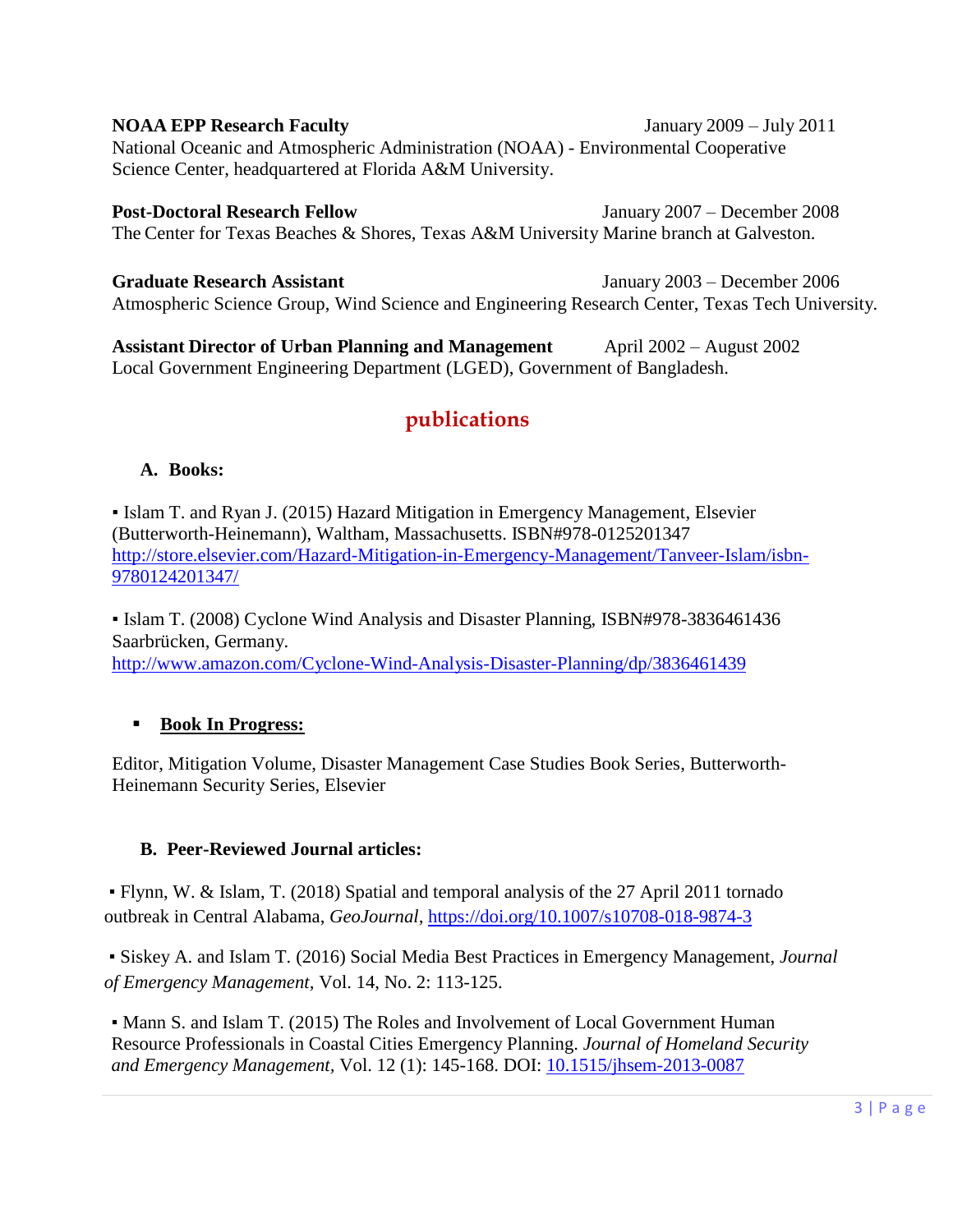▪ Islam, T. (2013) Tsunami: From Fundamentals to Damage Mitigation (Book Review), *Journal of Homeland Security and Emergency Management*, 10 (2)

▪ Islam T., Merrell W., Seitz W. and Harriss R. (2009) Origin, Distribution and Timing of Texas Hurricanes: 1851-2006. *Natural Hazards Review,* Vol. 10 (4): 136-144, ASCE. [http://dx.doi.org/10.1061/\(ASCE\)1527-6988\(2009\)10:4\(136\)](http://dx.doi.org/10.1061/(ASCE)1527-6988(2009)10:4(136))

▪ Islam T. and Peterson R. (2009) Climatology of Landfalling Tropical Cyclones in Bangladesh 1877-2003. *Natural Hazards.* 48: 115-135, Springer Publications, <http://link.springer.com/article/10.1007%2Fs11069-008-9252-4>

▪ Islam T., Merrell W., and Seitz W. (2010) Galveston Futures: Developing a Disaster Resilient Community. *J. Geog. and Regional Planning,* Vol. 3(1), pp. 001-007.

▪ Islam T. and Peterson R. (2008) Tropical Cyclone Wind Characteristics for the Bangladesh Coast Using Monte Carlo simulation. *Journal of Applied Sciences.* 8 (7): 1249-1255 pp. <http://adsabs.harvard.edu/abs/2008JApSc...8.1249M>

▪ Islam T. (2007) Integrated Approach to Cyclone Wind Analysis and Disaster Planning for the Bangladesh Coast (Abstract). *Journal of Planning Literature,* 11 2007; vol. 22: pp. 163.

#### **C. Technical Report:**

▪ Islam T., Marshall A., and Johnson E (2010) Socio-economic Vulnerability of African Americans to Hurricanes in the Gulf States Using GIS. *Southern Regional Asset Building Coalition*: [http://srabcoalition.org/resources//srabc-reports/](http://srabcoalition.org/resources/srabc-reports/)

#### **D. Peer-Reviewed Conference Proceedings:**

▪ Islam T., Marshall A., Robinson L, and Johnson E (2010) Socio-economic Vulnerability of African Americans in the Gulf Coast counties, *Proceedings of The Coastal Society's 22nd International Conference,* Wilmington, North Carolina. <http://aquaticcommons.org/3917/>

▪ Islam T. (2009) Climatology and Scenarios of Landfalling Texas Hurricanes: 1851-2006. *Proceedings of the 5th NOAA EPP Science and Education Forum*, Washington DC [http://ams.confex.com/ams/5EDUSCIFORUM/techprogram/paper\\_161313.htm](http://ams.confex.com/ams/5EDUSCIFORUM/techprogram/paper_161313.htm)

▪ Islam T. and Marshall A. (2009) Socio-economic Vulnerability of African Americans to Hurricanes in the Gulf States. *Proceedings of the 5th NOAA EPP Science and Education Forum*, Washington DC.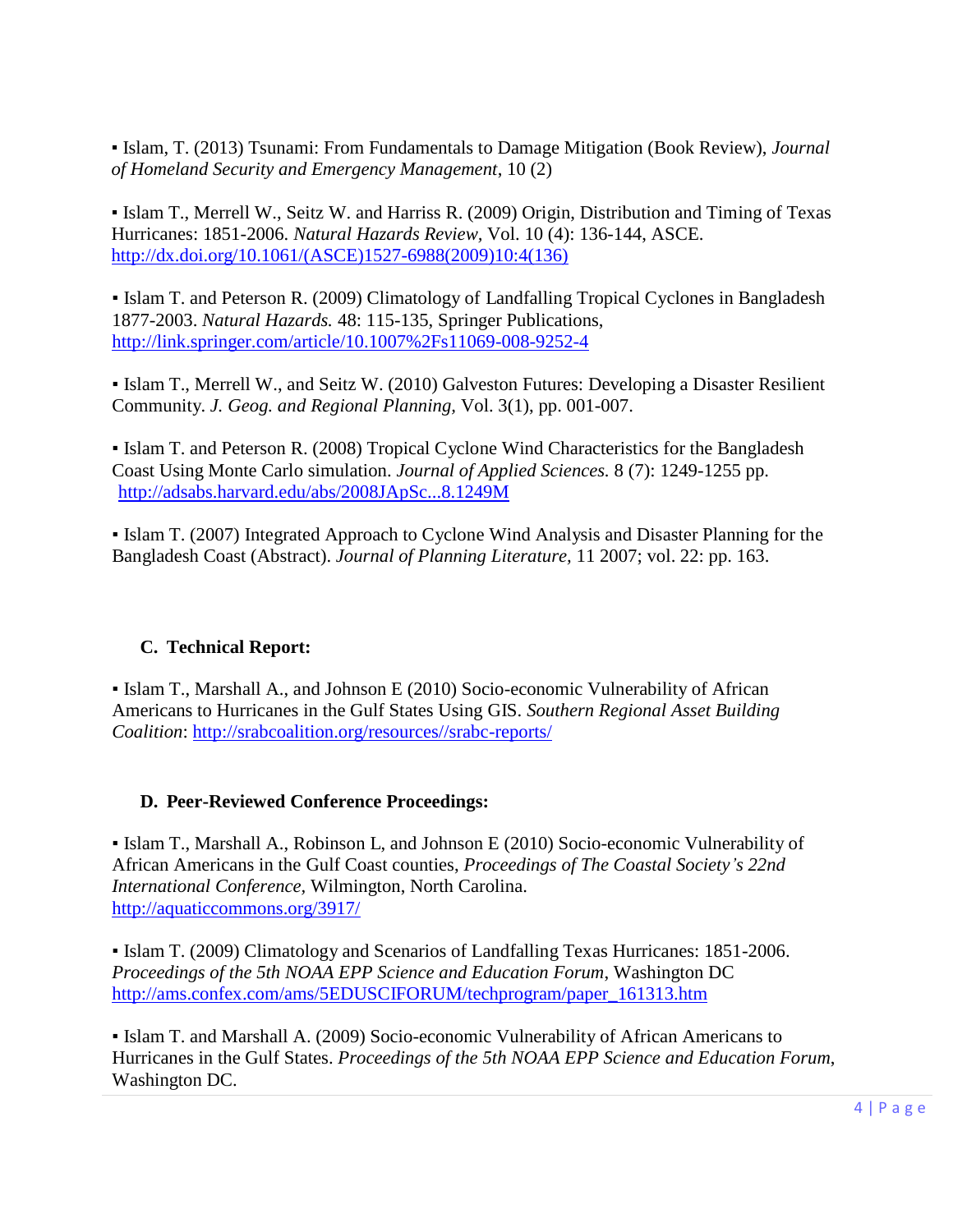[http://ams.confex.com/ams/5EDUSCIFORUM/techprogram/paper\\_162616.htm](http://ams.confex.com/ams/5EDUSCIFORUM/techprogram/paper_162616.htm)

▪ Islam T. and Peterson R. (2006) Tropical Cyclone Wind Characteristics for the Bangladesh Coast Using Monte Carlo simulation. *Proceedings of the 27th American Meteorological Society (AMS) Conference on Hurricanes and Tropical Meteorology*, Monterey, California. <http://ams.confex.com/ams/pdfpapers/107887.pdf>

▪ Islam T. and Peterson R. (2006) Cyclone Risk and Vulnerability in the Coastal Areas of Bangladesh. *Proceedings of the 16th World Conference on Disaster Management*, Toronto, Canada.

▪ Islam T. and Peterson R. (2004) A Climatological Study on the Landfalling Tropical Cyclones of Bangladesh. *Proceedings of the 26th AMS Conference on Hurricanes and Tropical Meteorology,* Miami, Florida. <http://ams.confex.com/ams/pdfpapers/75681.pdf>

#### **E. Other articles:**

▪ Islam, T. and Ryan, J. (2018) *Use of GIS in Flood Management and Decision-making Processes*, Bulletin of International Association of Emergency Managers, January 2018

▪ Richardson, C., Islam, T. and Richards, R. (2014) *Shelter Etowah: Providing Safe Refuge in Alabama*, Bulletin of International Association of Emergency Managers, February 2014

▪ Islam T. (2007) Tornadoes: can we reduce vulnerabilities? The Daily Star, Vol. 5 Num 1052, May 18, 2007.<http://www.thedailystar.net/2007/05/18/d705181803127.htm>

#### **presentations**

▪ Islam T. and Siskey A. (2015) Social Media Best Practices in Emergency Management, Annual Conference of the American Society for Public Administration, Chicago, Illinois March 6-10, 2015.

▪ Islam T. (2015) U.S. Department of Homeland Security Center of Excellence Grant Review Panel, University of Washington, March 18, 2015.

▪ Islam T. and Kearns C. (2014) Public Safety Communications at the Local Level: GIS Analysis of 9-1-1 Call Data to Recommend Better Delivery of Emergency Services, Annual Conference of the American Society for Public Administration, Washington DC, March 14- 17, 2014

▪ Smith J. and Islam T. (2014) Geospatial Analysis of Crime and Calls for Service in Lawrenceville, Georgia: A Small-Scale Methodology to Examine Potential Correlates,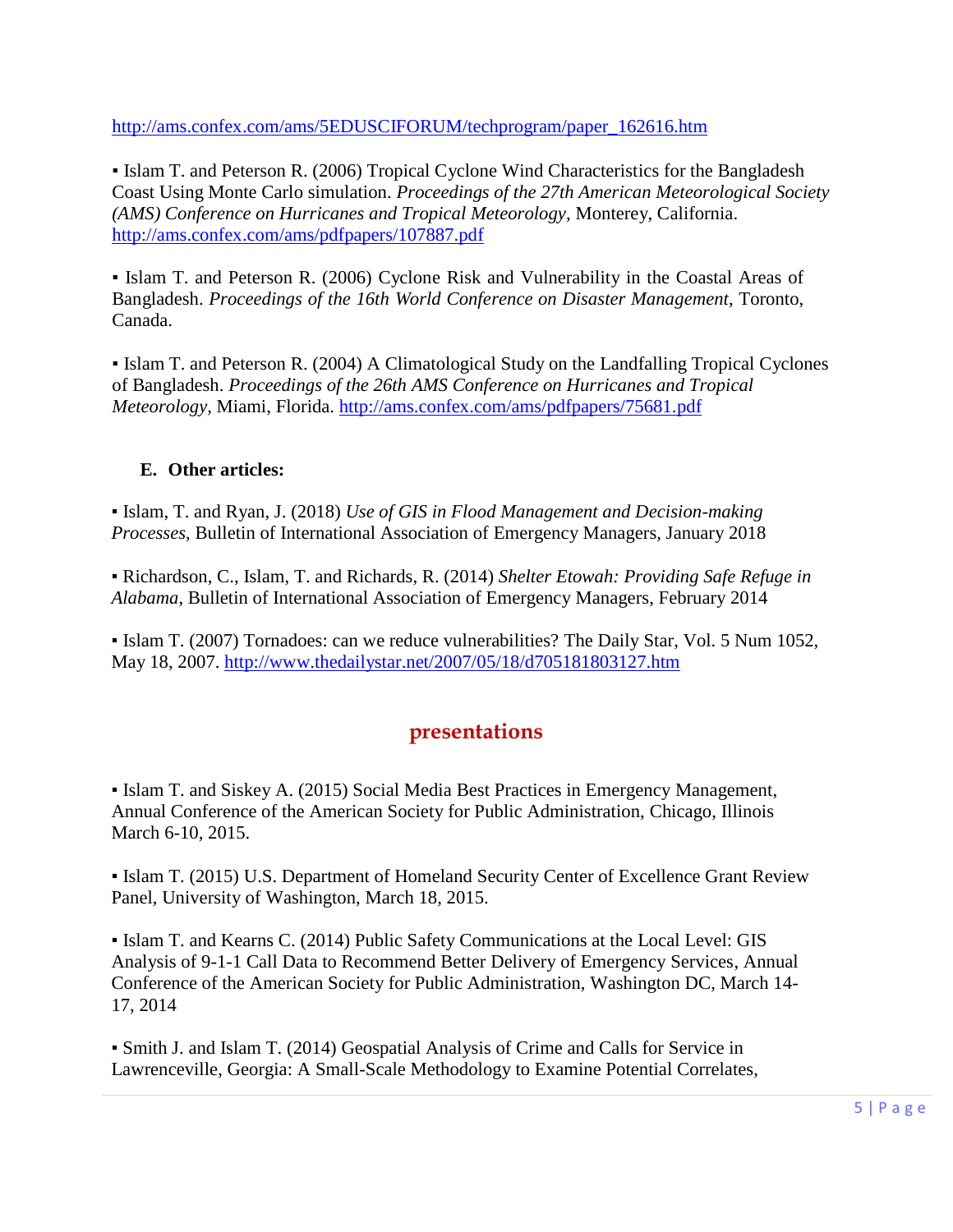Southern Criminal Justice Association (SCJA) Conference, Clearwater Beach, FL, September 17-20, 2014.<http://www.scja.net/2014SCJAprogram.pdf>

▪ Islam T. and Kearns C. (2013) ESRI International User Conference, "Analyzing 9-1-1 Call Data from an Emergency Management Perspective," San Diego, CA. July 8-10, 2013.

▪ Islam T. (2013) Socio-economic Vulnerability of African Americans to Hurricanes in the Gulf Coast of the United States, NOAA Science Seminar, Silver Spring, MD January 15, 2013. [http://www.nodc.noaa.gov/seminars/2013/01](http://www.nodc.noaa.gov/seminars/2013/01-jan.html#OneNOAAScienceSeminars_15Jan2013_NOS) [jan.html#OneNOAAScienceSeminars\\_15Jan2013\\_NOS](http://www.nodc.noaa.gov/seminars/2013/01-jan.html#OneNOAAScienceSeminars_15Jan2013_NOS)

▪ Islam T. (2013) Socio-economic Vulnerability of African Americans to Hurricanes in the Gulf Coast Counties, 13<sup>th</sup> National Conference on Science and Environment, Washington, D.C., January 15-17, 2013

▪ Islam T. (2012) Cyclone Wind Analysis for Coastal Areas and Disaster Management in Bangladesh, Institute of Planners, Dhaka, December 22, 2012

▪ Islam T. (2012) Cyclone Wind Analysis for Coastal Areas and Disaster Management in Bangladesh, University of Dhaka, December 27, 2012

▪ Mann S and Islam T (2012) Roles and Involvement of Local Government Human Resource Professionals in Coastal Cities Emergency Planning, *SECOPA 2012,* October 3-6, 2012, Coral Springs, Florida

▪ Islam T and Mann S (2012) Roles and Involvement of Local Government Human Resource Professionals in Coastal Cities Emergency Planning, *The Coastal Society's 23rd International Conference,* June 3-6, 2012, Miami, Florida. <http://nsgl.gso.uri.edu/coastalsociety/TCS23/papers/59%20Islam.pdf>

▪ Islam T. (2010) Socio-economic Vulnerability of African Americans to Hurricanes, Hurricane Preparedness Workshop, Pensacola, Florida, November 6, 2010.

▪ Islam T. and Marshall A. (2010) Addressing Socio-economic Vulnerability, *American Planning Association's (APA) National Planning Conference,* New Orleans, LA. 2010. ▪ Islam T. (2009) Galveston Futures: Developing a Disaster Resilient Community, Invited Lecture at Stony Brook University, November 17, 2009.

▪ Islam T. (2009) Socio-economic Vulnerability of African Americans to Hurricanes in the Gulf States. ESI Seminar Series, Florida A&M University, Nov 4, 2009.

▪ Islam T. (2009) Origin, Distribution, and Timing of Texas Hurricanes and ECSC Integrated Assessment Activities, Hollings Marine Lab, Charleston, SC, August 20, 2009.

▪ Islam T. (2009) Climatology and Scenarios of Texas Hurricanes from Planning Perspective, NOAA Science Discussion Seminar, National Oceanic and Atmospheric Administration, Silver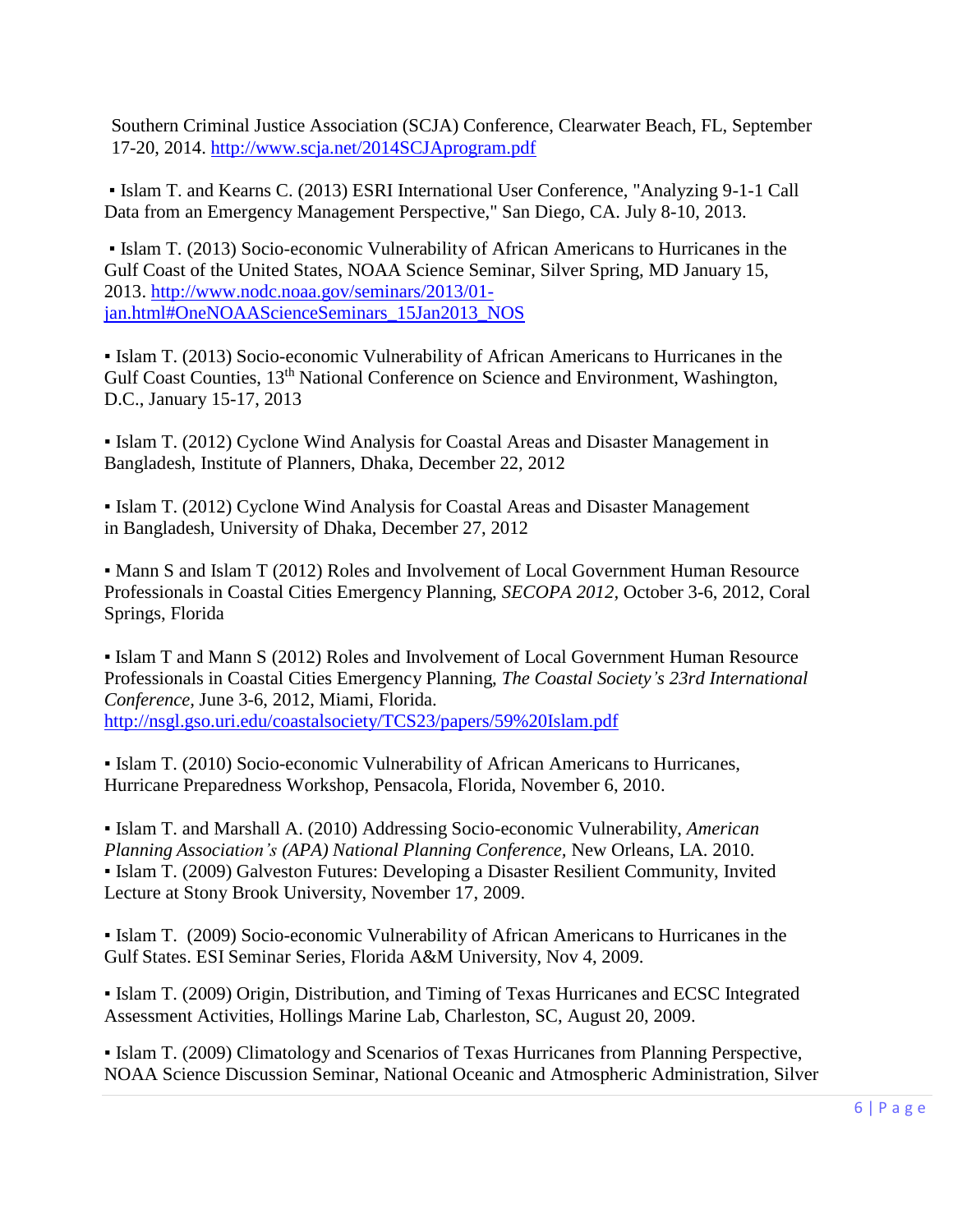Spring, MD, July 22, 2009. [http://www.nodc.noaa.gov/General/NODC-](http://www.nodc.noaa.gov/General/NODC-About/Outreach/NODC-seminars09.html#OneNOAASeminar_22July2009)[About/Outreach/NODC-seminars09.html#OneNOAASeminar\\_22July2009](http://www.nodc.noaa.gov/General/NODC-About/Outreach/NODC-seminars09.html#OneNOAASeminar_22July2009)

▪ Islam T. (2009) Integrated Environmental Assessment, Invited Lecture, 2009 NOAA ESI Summer Camp, Humphries Science Research Center, Florida A&M University, June 17, 2009.

▪ Islam T. (2009) Strategies to Reduce Greenhouse Gas Emissions, 2009 Annual NOAA Environmental Awareness Poster Competition, NIMS Middle School, Tallahassee, FL, March 26, 2009.

▪ Islam T. (2009) Assessment of Historic Land Use and Land Cover Patterns in Mission-Aransas Watershed, Florida A&M University, March 1, 2009.

▪ Islam T. (2008) Galveston Futures: Developing a Disaster Resilient Community, Invited Lecture at Florida A&M University, May 30, 2008.

▪ Islam T. (2008) Texas Hurricanes and Tornadoes, Faculty and Staff Symposium, Texas A&M University at Galveston, Moody Gardens Convention Center, January 4, 2008.

▪ Islam T. (2007) Galveston Futures: Developing a Disaster Resilient Community. The American Shore and Beach Preservation Association, October 22-24, 2007, Galveston, Texas.<http://www.asbpa.org/pdfs/07confProgram.pdf>

▪ Islam T., Merrell W and Seitz W. (2007). Origin, Distribution and Timing of Hurricanes Hitting Texas. Severe Storm Preparation, Education & Evacuation from Disasters (SSPEED) Conference, May 9-10, Rice University, Houston, Texas

▪ Seitz W., Merrell W., Islam T. and Brody S. (2007). Tools for Coastal Community Planning. Severe Storm Preparation, Education & Evacuation from Disasters (SSPEED) Conference, May 9-10, Rice University, Houston, Texas

▪ Islam T., Merrell W., Seitz W., Harriss R. and Brody S. (2007). Galveston Futures: Developing a Disaster Resilient Community. Texas Hurricane Conference, May 8-10, 2007, Galveston, Texas

#### **honors & awards**

▪ IAEM-USA Advisor of the Year Award, International Association of Emergency Managers, 2017

[http://www.jsu.edu/news/articles/2017/10/emergency-management-professor-wins-national](http://www.jsu.edu/news/articles/2017/10/emergency-management-professor-wins-national-advising-award-.html)[advising-award-.html](http://www.jsu.edu/news/articles/2017/10/emergency-management-professor-wins-national-advising-award-.html)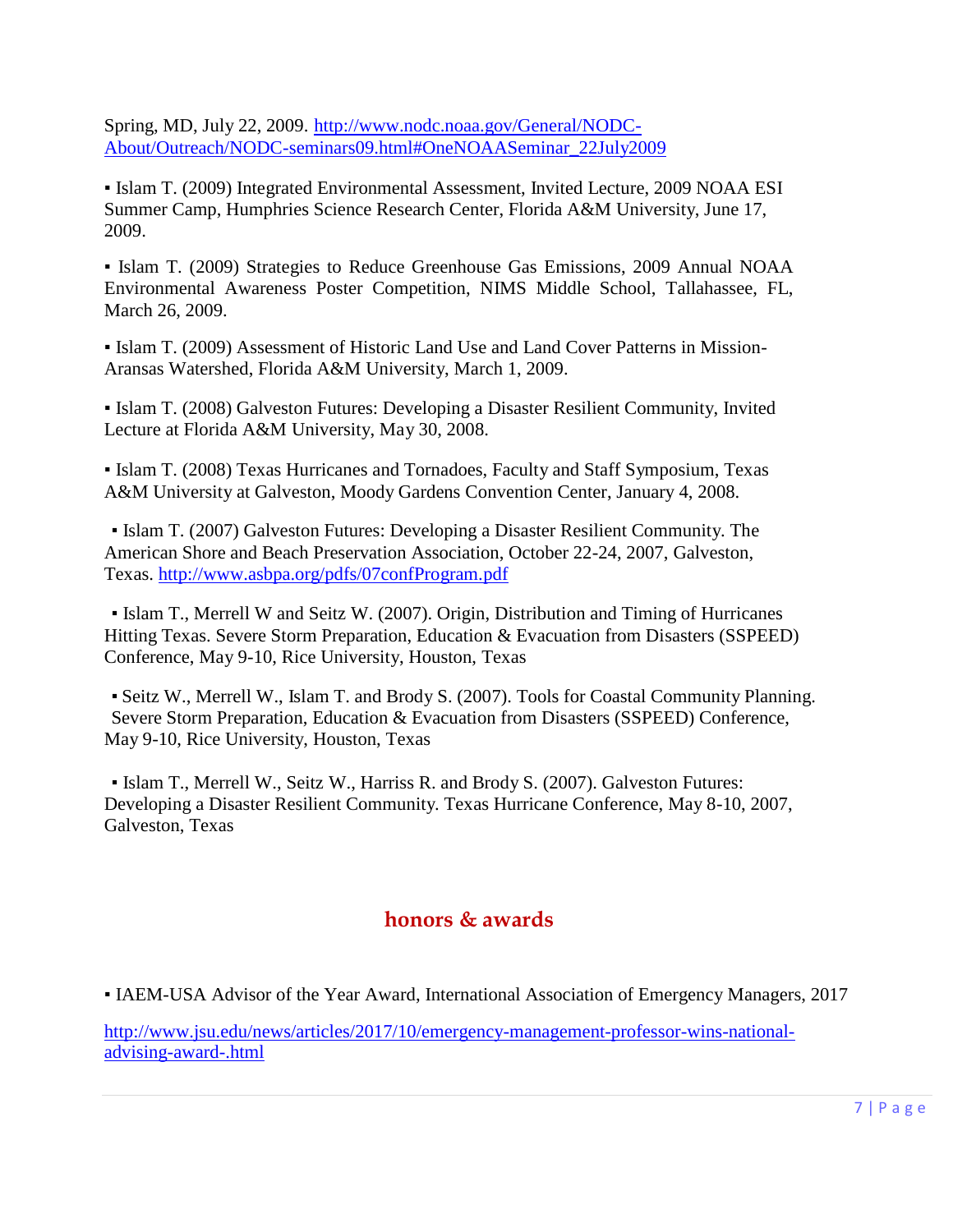- Faculty Research Award, Jacksonville State University, 2016 & 2014
- IAEM-USA Technology & Innovation Award, International Association of Emergency Managers, 2014

[http://www.jsu.edu/news/articles/2014/07/shelter-etowah-mobile-app-wins-award-from](http://www.jsu.edu/news/articles/2014/07/shelter-etowah-mobile-app-wins-award-from-international-association-of-emergency-managers.html)[international-association-of-emergency-managers.html](http://www.jsu.edu/news/articles/2014/07/shelter-etowah-mobile-app-wins-award-from-international-association-of-emergency-managers.html)

- NOAA Education Partnership Program (EPP) Fellowship, 2009-2011
- HARC Postdoctoral Fellowship, 2007-2008
- George T.C. Peng Urban Studies Scholarship, Texas Tech University, 2004-2005
- Winner, Graduate School Research Poster Competition, Texas Tech University, 2005
- Runners-Up, Graduate School Research Poster Competition, Texas Tech University, 2006

#### **grants**

*Co-PI,* "Infusing Cybersecurity in Middle and High Schools Serving Rural and Underserved Communities," NSA-NSF, \$99,000.00, 2017-2018.

*Principal Investigator,* "Comprehensive Natural Hazards Literacy Program to Foster Community Resilience in the State of Alabama" NOAA Environmental Literacy Grant, \$499,909 (2016-2019). Under review.

*Principal Investigator,* "Analyzing Damage Patterns of the April, 2011 tornadoes in Alabama Using GIS" Faculty Research Grant, Jacksonville State University, \$2,600.00 (2014-2015)

*Co-PI,* "DHS S&T Critical Infrastructure Resilience Center of Excellence," U.S. Department of Homeland Security, \$16M with University of Washington (JSU portion \$407,196.20). One of the three finalists.

*Principal Investigator,* "Integrating Understanding of Critical Infrastructure Resilience in Infrastructure Management and Urban Planning Curriculum through creation of an Advanced Community of Practice," U.S. Department of Homeland Security, \$187,525 (not funded)

*Principal Investigator,* "Integrating Coastal Resilience with Emergency Management and Homeland Security Curriculum," U.S. Department of Homeland Security, \$389,381 (not funded)

*Principal Investigator,* "Weather and Climate Literacy: Professional Development for K-12 Educators on Severe Weather and Climate Change to Increase Weather-Readiness and Disaster Resilience," National Oceanic and Atmospheric Administration (NOAA), Federal, \$608,595.00.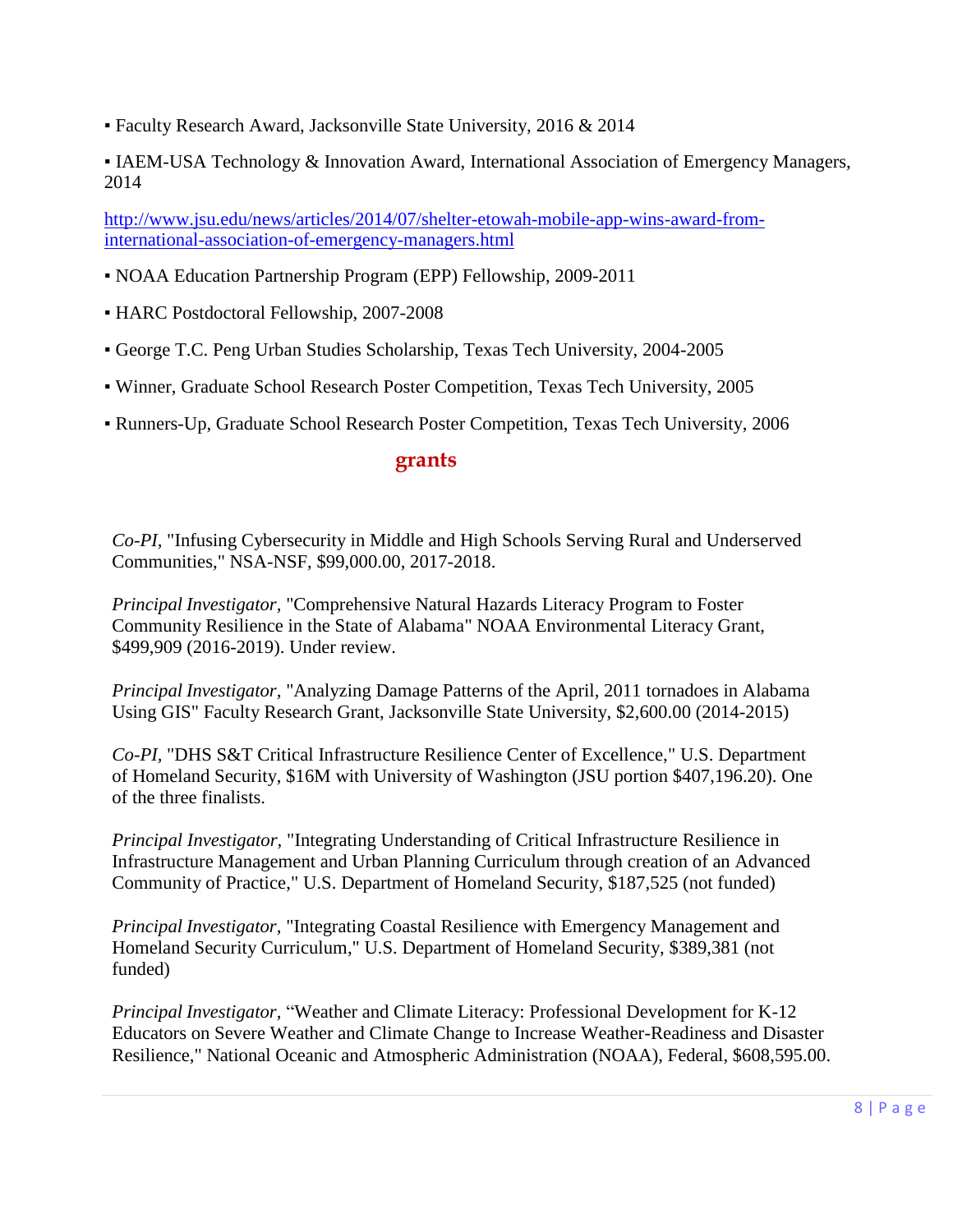*Principal Investigator,* "Analysis of 9-1-1 call data to develop effective emergency management strategies," Faculty Research Grant, Jacksonville State University, \$2,600.00 (2012-2013)

Travel Grant for "Social Media Best Practices in Emergency Management," Sponsored by Academic Affairs, Jacksonville State University, \$750.00. (December 2014-March 2015)

Travel Grant for "Public Safety Communications at the Local Level: GIS Analysis of 9-1-1 Call Data to Recommend Better Delivery of Emergency Services," Sponsored by Academic Affairs, Jacksonville State University, \$500.00. (December 2013-March 2014)

*Principal Investigator,* "Developing a Framework to Engage Minority Population in Building Coastal Community Resilience" January 2012-December 2014, U.S. Environmental Protection Agency, Amount requested \$291,265 (not funded)

Travel Grant for "The Roles and Involvement of Local Government Human Resource Professionals in Coastal Cities Emergency Planning," Sponsored by Academic Affairs, Jacksonville State University, \$750.00. (February 2012 - May 2012).

*Personnel,* "Effective Communication for People with Disabilities: Before, During, and After Emergencies," National Council on Disabilities, Federal, \$500,000.00. (March 2012).

*Principal Investigator,* "Socio-economic Vulnerability of African Americans in the Gulf Coast Region- a Case Study of Escambia County, Florida", 2011-2012. Funded by the Ford Foundation through the Southern Regional Asset Building Coalition, Amount requested \$6000.00

*Principal Investigator,* "Minority Students and Community Outreach on Hurricane Preparedness and Adaptation", April-December, 2010-2011. Gulf of Mexico Alliance (GOMA) Environmental Education Network, Amount received \$9350.00

*Principal Investigator,* "Assessing Socio-Economic Vulnerability of African Americans to Hurricanes in the Gulf States using GIS", 2009-2010. Funded by the Ford Foundation through Southern Regional Asset Building Coalition, Amount received \$5000.00

*Co-PI,* "An integrated assessment of the source(s), transport and fate of contaminants to the Apalachicola Bay National Estuarine Research Reserve", 2009-2013. NERRS Science Collaborative. Amount requested \$ 900,000 (not funded)

*Personnel,* "Assessment of Historic Land Use/Land Cover Patterns in Mission-Aransas Watershed", 2009-2011. Funded by NOAA ECSC, Amount received \$ 54,000.

*Personnel*, "Southeast RISA: Climate Change and its impacts", NOAA-RISA program, 2010-2014. Amount requested \$ 3,500,000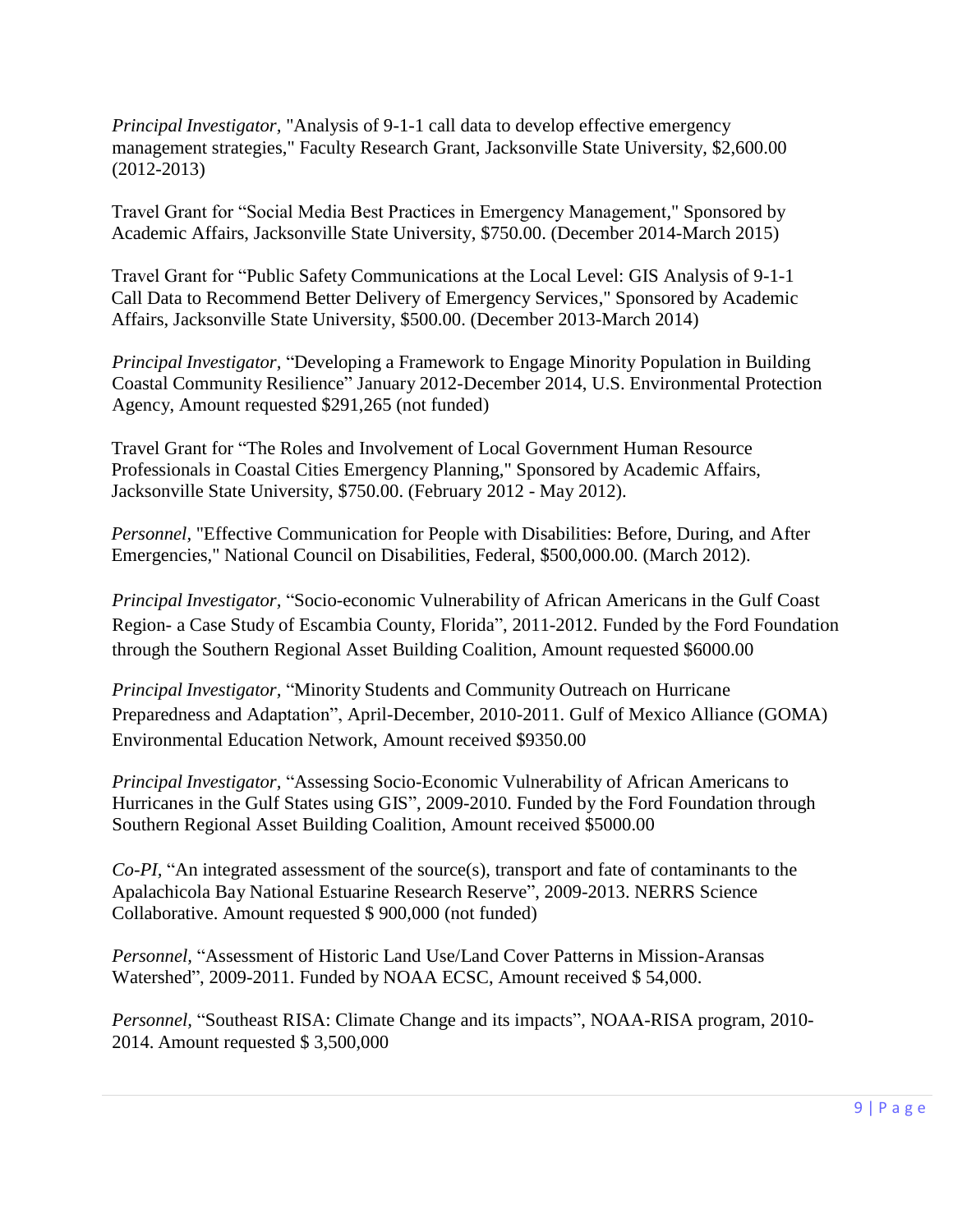*Co-PI,* "Texas Coastal Storms & Erosion Data Network", Texas General Land Office Coastal Management Program (CMP), 2008. Amount requested \$ 77,000.00 (not funded)

Texas Public Education Grant, State of Texas, 2006. Amount received \$2500.00

College of Architecture Travel Grant, Texas Tech University, 2006. Amount received \$500.00

Department of Geosciences Travel Grant, Texas Tech University, 2004. Amount received \$1000.00

### **academic and professional services**

*Faculty Advisor*, JSU-IAEM Student Chapter, 2011- present

*Faculty Senator*, Jacksonville State University Faculty Senate, 2011- 2014

*JSU Gamecock Orientation Advisor*, 2012

*Judge*, College of Arts and Science Symposium, JSU, 2012

*Reviewer*, Grant Proposal, National Science Foundation. (2009 - Present).

*Reviewer*, Natural Hazards. (2011 - Present)

*Reviewer*, Natural Hazards Review (2013 - Present).

*Reviewer*, International Mass Emergencies and Disasters (2013 - Present).

*Reviewer*, Geographical Review (2012 - Present).

*Reviewer*, Journal of Applied Sciences. (2009 - 2010).

*Member,* Welfare Committee, JSU Faculty Senate, 2011-2013

*Member,* Doctoral Program Committee, 2011-present

*Member,* Faculty Search Committee, 2011-2013